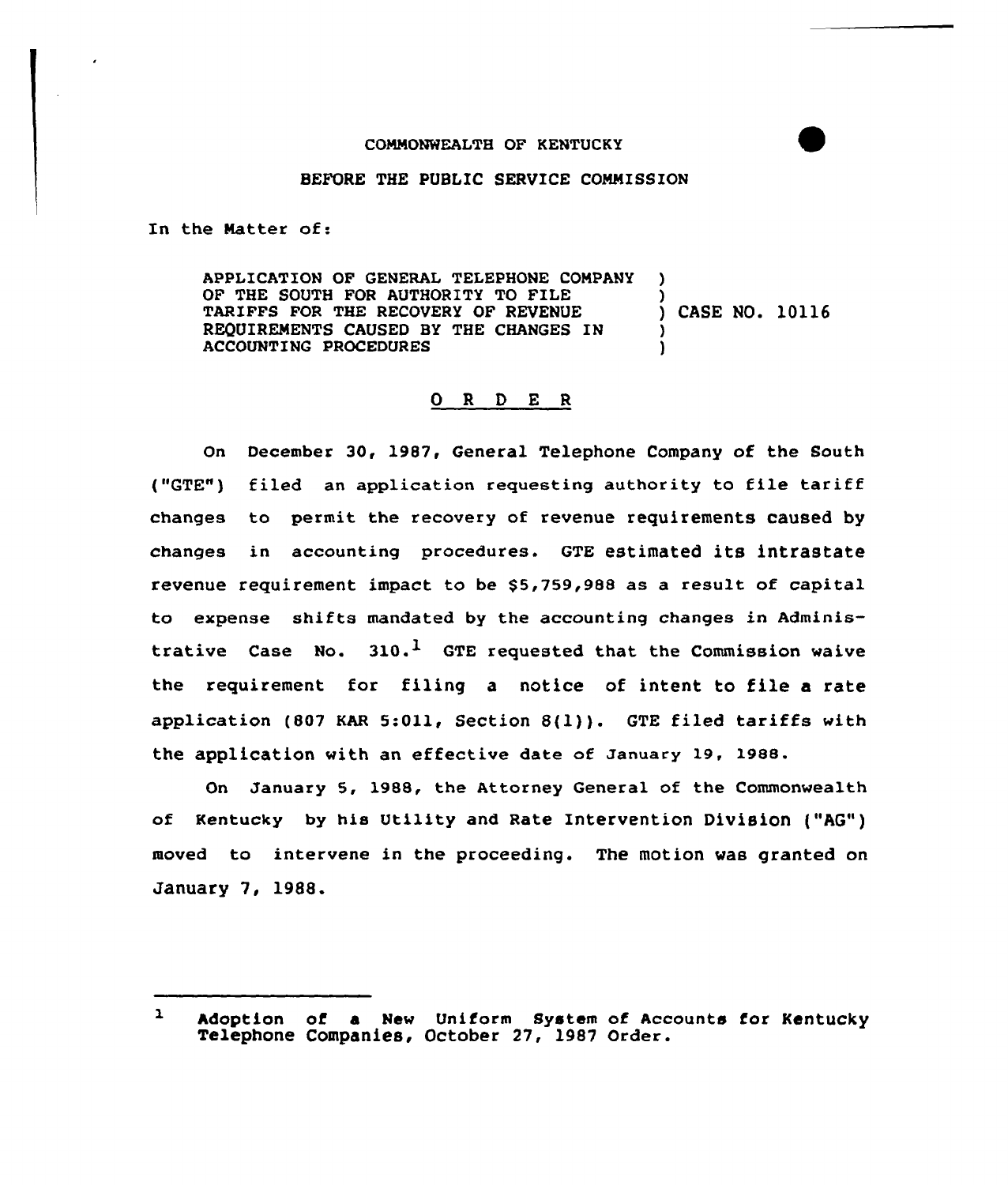On January ll, 1988, the Commission issued an Order suspending the proposed tariffs for a period of up to <sup>5</sup> months from the effective date of January 19 because further proceedings were necessary in order for the Commission to determine the reasonableness of GTE's proposal.

On January 12, 1988, GTE filed financial exhibits in support of its application.

On January 14, 1988, the AG filed a Notion To Dismiss the application citing GTE's alleged failure to comply with regulatory requirements of the Commission. The AG stated that the company's application was, "regardless of its title, an application for <sup>a</sup> general rate increase." KRS 278.180; KRS 278.190. The AG then stated that the company failed to comply with the following requireaents: (1) Notification of the Commission of GTE's intent. to file a rate application at least <sup>4</sup> weeks prior to filing. 807 KAR 5:Oll, Section 8(l). (2) Notice to customers of the proposed rate changes. The regulation specifically states that the first of three notices is to be made prior to filing the application with the Commission. 807 KAR 5:011, Section 8(2). (3) Filing Articles of Incorporation with the application or a reference to a prior filing containing such Articles. <sup>807</sup> KAR 5:001, Section 8. (4) Filing financial exhibits, a description of its property, the effect on the average customer bills, and a statement certifying that the utility's annual reports are on file with the Commission. 807 KAR 5:001, Section 10(l). (5) Filing complete financial data for the 12 months corresponding to the test period. Here, the AG states that while this filing is required sometime prior to

 $-2-$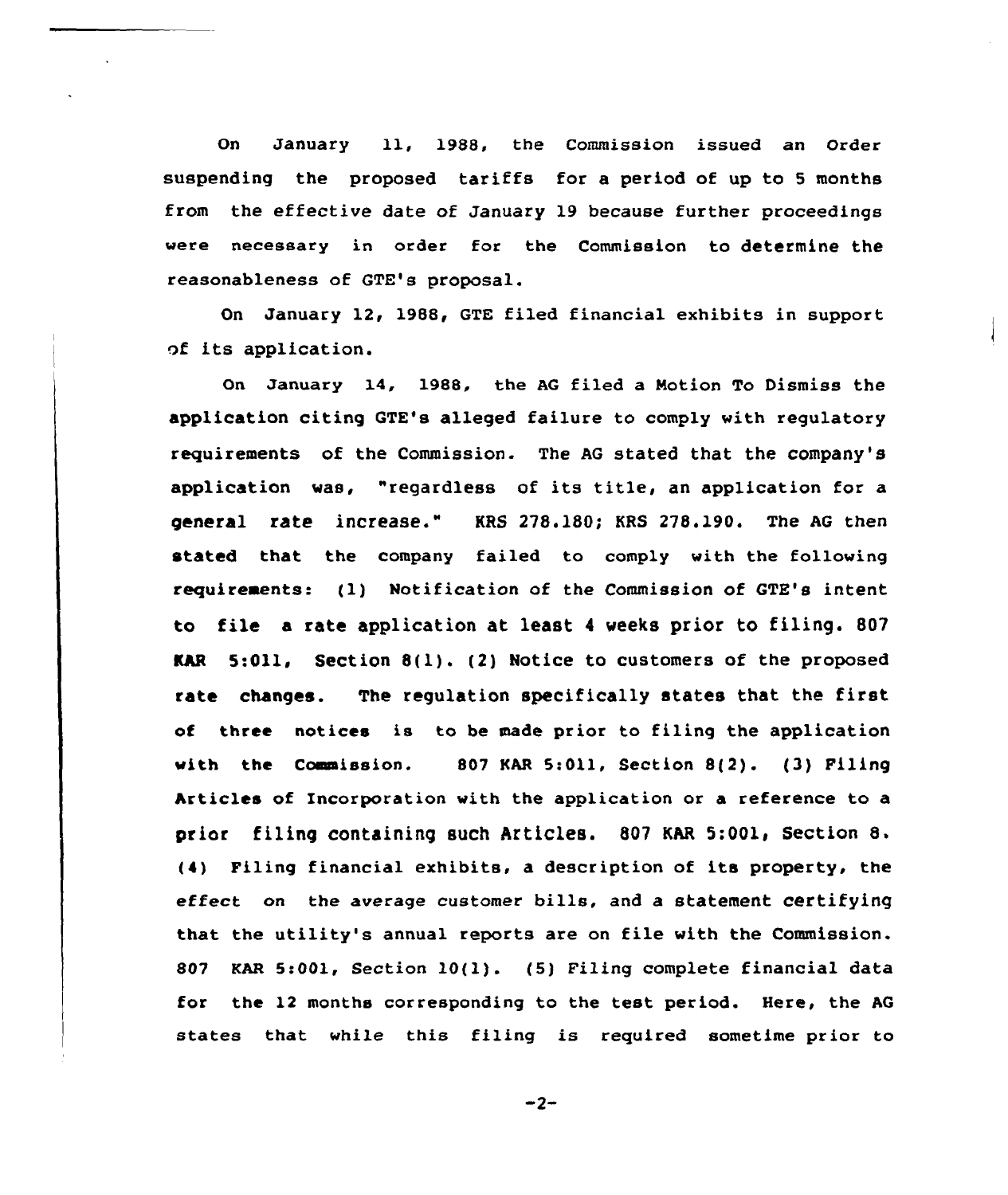the hearing, it is customary to file at the time of the application. 807 KAR 5:001, Section 10(2). After listing these deficiencies, the AG stated that, although a deviation from the regulations could be sought under 807 KAR 5:011, Section 14, the applicant must give good cause for the deviation, which in this case was not done.

On January 20, 1988, GTE filed its response to the AQ' motion. QTE states that its filing of December <sup>30</sup> was an application seeking authority to use "special procedures" concerning the filing of tariffs. The special procedures requested by GTE consist of (1) a waiver of 807 KAR 5:011, Section B(1) which requires the 4 week notice to the Commission of a company's intent to file rate changes; and (2) a request that the Commission exercise its discretion and accept and approve tariff filings upon 20 days notice pursuant to KRS 278.180.

GTE stated that in lieu of the normal financial exhibits, it had filed "absorption test" financial information. The Company stated that the absorption test and the tariff revisions were intended to provide the Commission with the full information needed to evaluate the company's application for authority to use the special procedures according to the company.

In response to the AG's contention that the company should have already provided public notice of its proposed rate changes, GTE claims that because it had merely requested the use of special procedures and has not received authority to do so, it was premature to file any public notice and that, furthermore, such

 $-3-$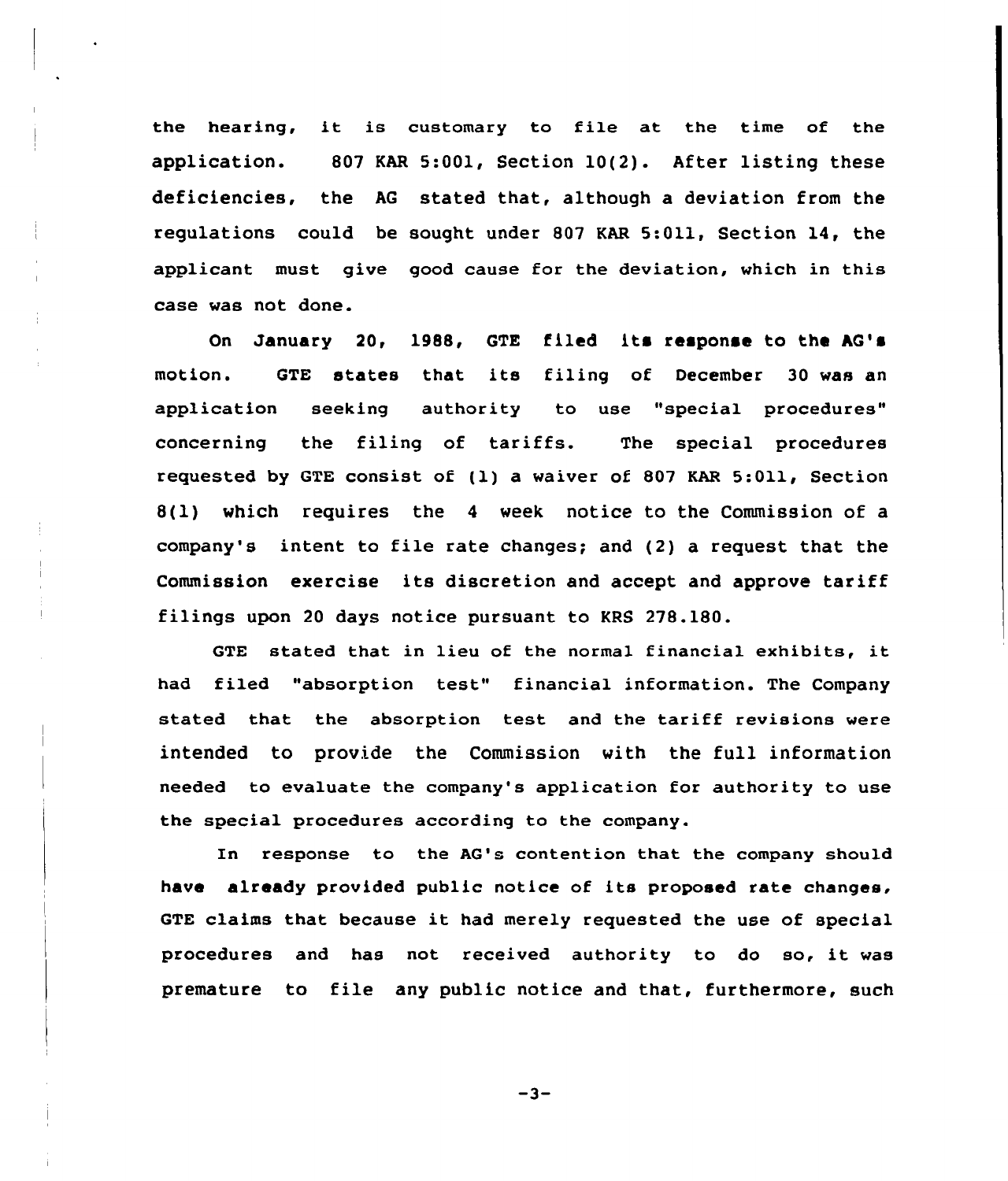public notice will be given upon approval of the special procedures.

In addition to these items, the AG and the company discussed the impact of GTE's December 30, 1987, notice of intent to file rate changes in a general rate case, which is Case No.  $10117.^2$ The AG stated that there vas no reason vhy the company could not include in the general rate case proposed adjustments dealing with the revenue requirement associated vith the accounting changes. The AG also contended that it was "an unnecessary duplication of the Commission's time and effort to have tvo on-going rate cases for applicant when one vill suffice." The AG references GTE's ovn arguments for consolidation of its prior rate case, Case No. 9678<sup>3</sup> and its Tax Reform Act proceeding, Case No. 9800<sup>4</sup>. In response, GTE distinguished its actions in its prior case by stating that the Commission had given companies notice that rates were subject to change for the tax case at a date anticipated to precede the Order in the rate case.

In summary the AG contends that GTE has given no good cause for its wholesale deviation from the rules, whereas GTE states

 $\mathbf{2}$ Adjustment of Rates of General Telephone Company of the South.

 $\overline{\mathbf{3}}$ An Adjustment of Rates of General Telephone Company of the South

 $\blacktriangleleft$ The Effects of the Federal Tax Reform Act of 1986 on the Rates of General Telephone Company of the South.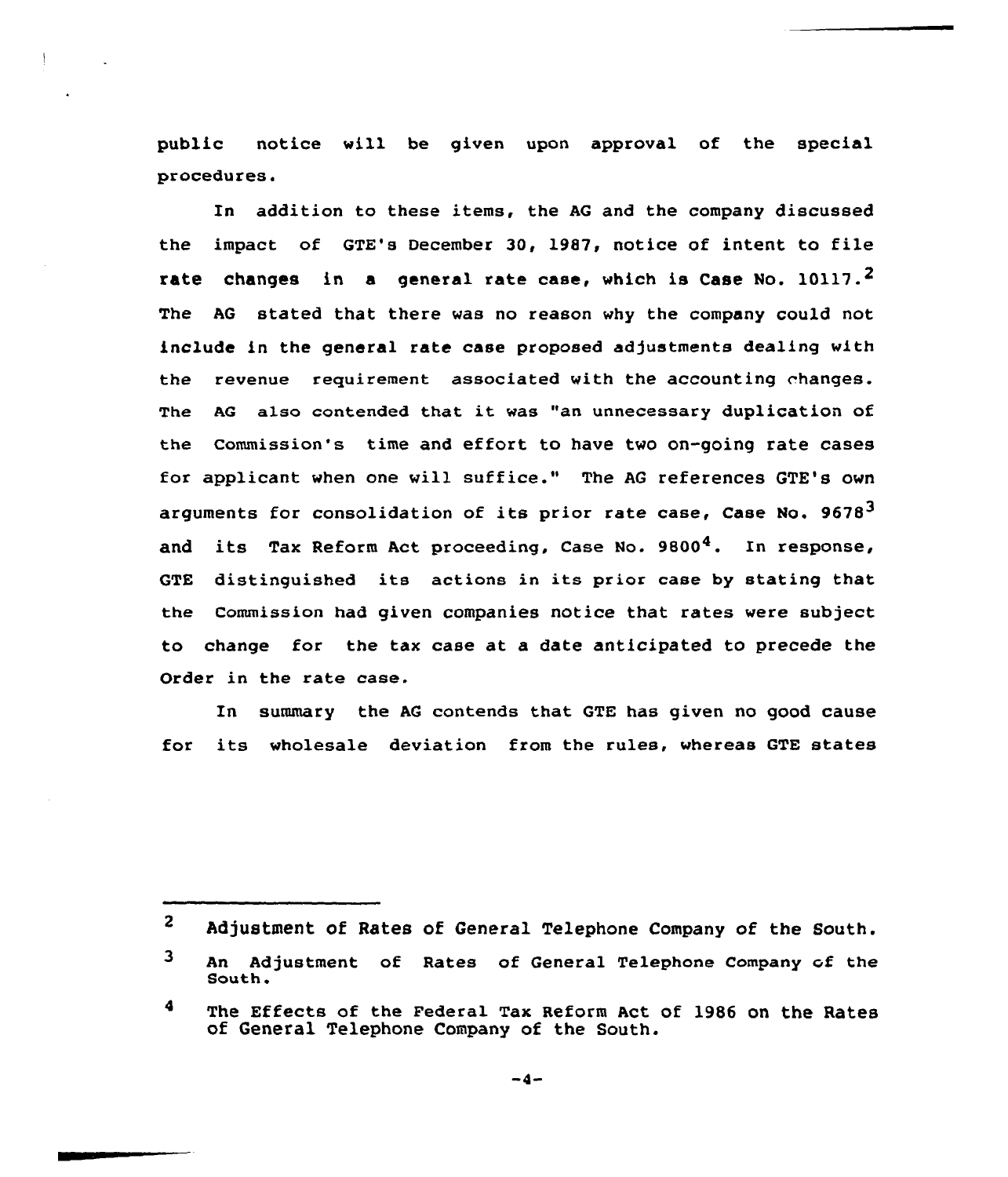that its request for relief in its application was a commission order authorizing the filing of tariff revisions upon <sup>20</sup> days notice to the Commission and upon notice to the public.

## FINDINGS AND ORDERS

The Commission, having thoroughly reviewed the application, the motion and its response, and being advised, is of the opinion and finds that:

1. GTE's application is severely deficient particularly by its failure to have provided notice to the public of the proposed rate changes;

2. GTE's financial exhibits (absorption test data) were inadequately supported in that it presented <sup>a</sup> summary of the results without underlying assumptions and documentation.

3. There is a natural and efficient avenue in which to address all of the substantive issues raised in this case, the company's general rate case currently pending before the Commission, Case No. 10117;

4. Concurrent filings of a general rate case and a single issue case would only lead to confusion.

5. Because of the confusion, the deficiencies in the filing, and the lack of supporting financial data, expedited treatment is not likely to render a decision substantially sooner than one is expected in the general rate case.

6. GTE's request for the use of "special procedures" for filing tariffs for the recovery of revenue requirement associated with accounting changes is denied; and

 $-5-$